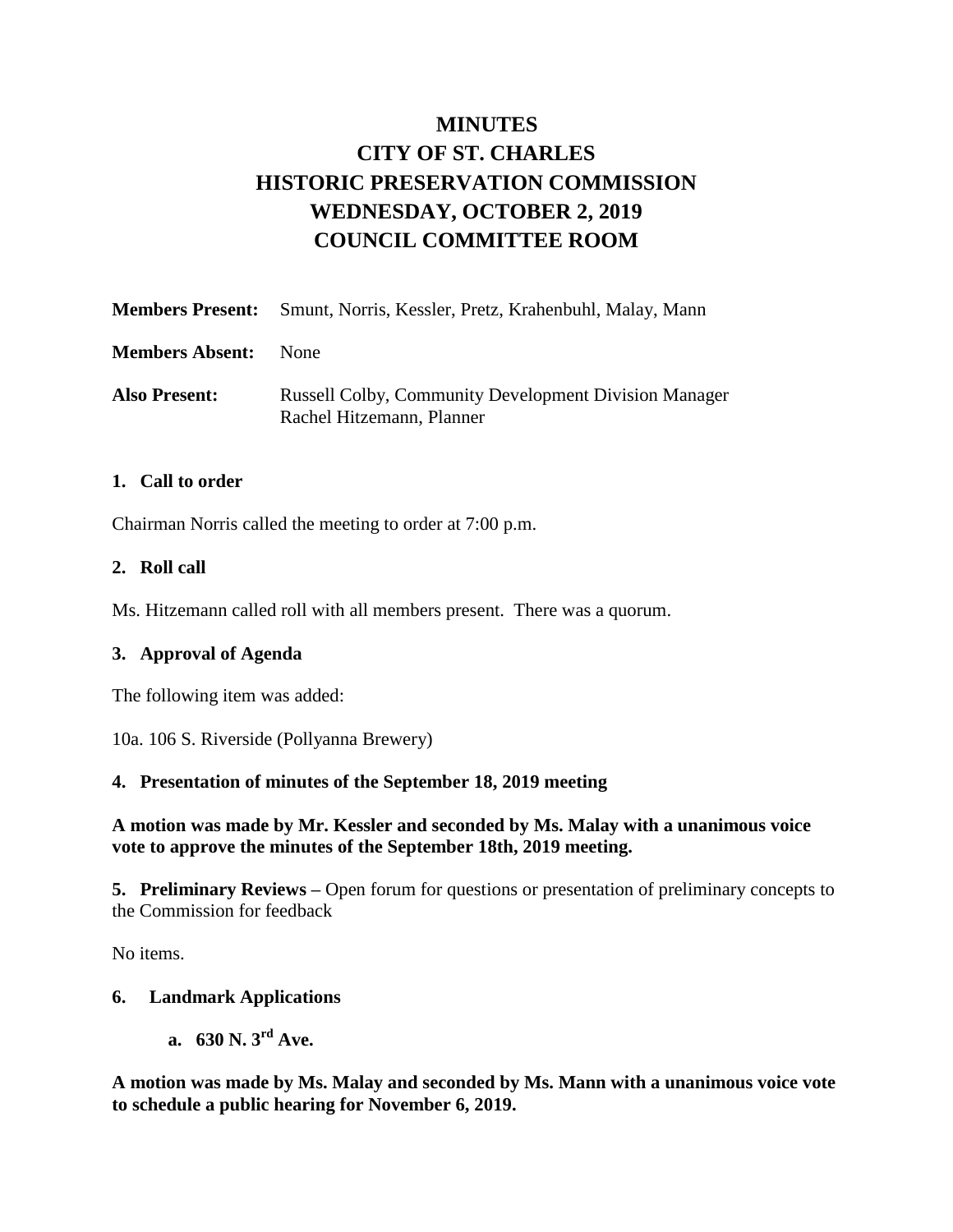Historic Preservation Commission Minutes – October 2, 2019 Page 2

## **7. Certificate of Appropriateness (COA) applications**

## **a. 11 E. Main St.**

Chairman Norris noted that a site visit was performed before the meeting.

## **A motion was made by Mr. Pretz and seconded by Ms. Malay with a unanimous voice vote to table the COA.**

# **b. 203 N. 4th Ave.**

The applicant is replacing the front door and removing the storm door. There was no further discussion.

**A motion was made by Ms. Malay and seconded by Dr. Smunt with a unanimous voice vote to approve the COA as presented.** 

## **c. 11 N. 3rd St.**

The proposal is for new non-illuminated signage to replace old signage.

**A motion was made by Ms. Malay and seconded by Dr. Smunt with a unanimous voice vote to approve the COA as presented.** 

#### **8. Grant Applications**

No items.

## **9. Other Commission Business**

# **a. PUD Preliminary Plan Review – 1 S. 6th Ave. (St. Charles Library)**

Don McKay, the architect, presented the current project plans. He noted they provided more pedestrian friendly access to the library and reorganized the parking lot that is shared with St. Mark's church. He also described the revised elements of the elevations and some new interior features.

Mr. Pretz asked if they were able to mitigate the view of the service door on the north side. The plan is to make the wall taller, to lengthen the trash enclosure area, and to reserve some parking spots between the library and the church that will be out of the public view. Mr. Pretz also asked if they had chosen the materials yet for the roof on the east side. Mr. McKay stated they will be using high quality asphalt shingles.

Several Commissioners stated they were pleased with the changes presented. Dr. Smunt said he preferred to see a different type of dormer. Mr. McKay explained their decision to use this style